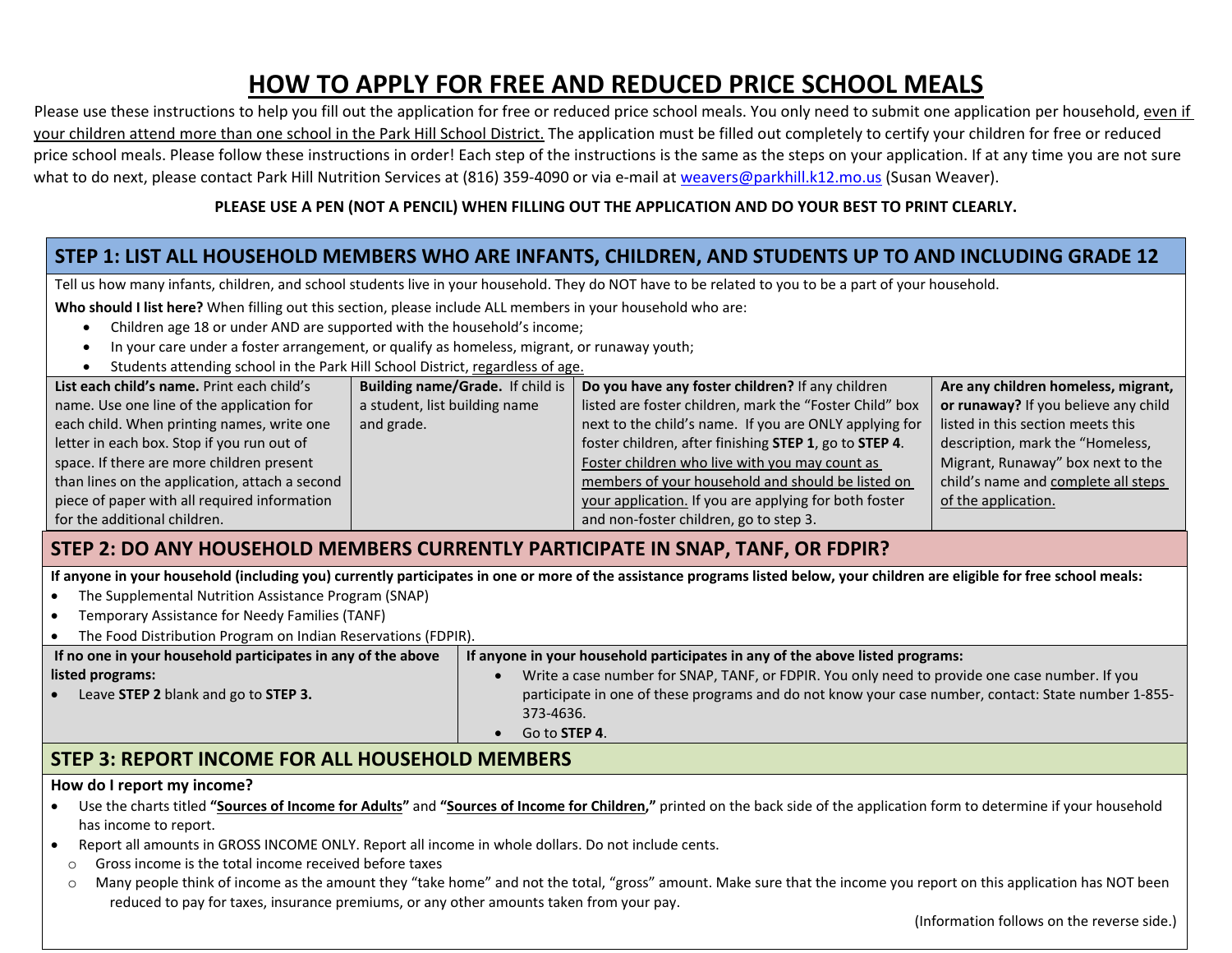Write a "0" in any fields where there is no income to report. Any income fields left empty or blank will also be counted as a zero. If you write '0' or leave any fields blank, you are certifying (promising) that there is no income to report. If local officials suspect that your household income was reported incorrectly, your application will be investigated.  $\bullet$ Mark how often each type of income is received using the check boxes to the right of each field.

#### **3.A. REPORT INCOME EARNED BY CHILDREN**

A) Report all income earned or received by children. Report the combined gross income for ALL children listed in STEP 1 in your household in the box marked "Child Income." Only count foster children's income if you are applying for them together with the rest of your household.

*What is Child Income?* Child income is money received from outside your household that is paid DIRECTLY to your children. Many households do not have any child income. **3.B REPORT INCOME EARNED BY ADULTS**

#### **Who should I list here?**

- c • When filling out this section, please include ALL adult members in your household who are living with you and share income and expenses, <u>even if they are not related and</u> even if they do not receive income of their own.
- c *Do NOT include:*
- oPeople who live with you but are not supported by your household's income AND do not contribute income to your household.
- oInfants, Children and students already listed in **STEP 1.**

| List adult household members' names.       | Report earnings from work. Report all total gross income from                   | Report income from public assistance/child support/alimony.      |
|--------------------------------------------|---------------------------------------------------------------------------------|------------------------------------------------------------------|
| Print the name of each household member    | work in the "Earnings from Work" field on the application. This is              | Report all income that applies in the "Public Assistance/Child   |
| in the boxes marked "Names of Adult"       | usually the money received from working at jobs. If you are a self-             | Support/Alimony" field on the application. Do not report the     |
| Household Members (First and Last)." Do    | employed business or farm owner, you will report your net                       | cash value of any public assistance benefits NOT listed on the   |
| not list any household members you listed  | income.                                                                         | chart. If income is received from child support or alimony, only |
| in STEP 1. If a child listed in STEP 1 has |                                                                                 | report court-ordered payments. Informal but regular              |
| income, follow the instructions in STEP 3, | What if I am self-employed? Report income from that work as a                   | payments should be reported as "other" income in the next        |
| part A.                                    | net amount. This is calculated by subtracting the total operating               | part.                                                            |
|                                            | expenses of your business from its gross receipts or revenue.                   |                                                                  |
| <b>Report income from</b>                  | Report total household size. Enter the total number of household                | Provide the last four digits of your Social Security Number. An  |
| pensions/retirement/all other income.      | members in the field "Total Household Members (Children and                     | adult household member must enter the last four digits of        |
| Report all income that applies in the      | Adults)." This number MUST be equal to the number of household                  | their Social Security Number in the space provided. You are      |
| "Pensions/Retirement/ All Other Income"    | members listed in <b>STEP 1</b> and <b>STEP 3</b> . If there are any members of | eligible to apply for benefits even if you do not have a Social  |
| field on the application.                  | your household that you have not listed on the application, go                  | Security Number. If no adult household members have a Social     |
|                                            | back and add them. It is very important to list all household                   | Security Number, leave this space blank and mark the box to      |
|                                            | members, as the size of your household affects your eligibility for             | the right labeled "Check if no SSN."                             |
|                                            | free and reduced price meals.                                                   |                                                                  |

# **STEP 4: CONTACT INFORMATION AND ADULT SIGNATURE**

All applications must be signed by an adult member of the household. By signing the application, that household member is promising that all information has been truthfully and completely reported. Before completing this section, please also make sure you have read the privacy and civil rights statements on the back of the application.

| Provide your contact information. Write your current        | Print and sign your name     | <b>Mail Completed</b>      | Share children's racial and ethnic identities (optional). On the |
|-------------------------------------------------------------|------------------------------|----------------------------|------------------------------------------------------------------|
| address in the fields provided if this information is       | and write today's date.      | Form to: Park Hill         | back of the application, we ask you to share information about   |
| available. If you have no permanent address, this does not  | Print the name of the adult  | <b>Nutrition Services,</b> | your children's race and ethnicity. This field is optional and   |
| make your children ineligible for free or reduced price     | signing the application and  | 9501 N Seymour             | does not affect your children's eligibility for free or reduced  |
| school meals. Sharing a phone number, email address, or     | that person signs in the box | Ave, Kansas City,          | price school meals.                                              |
| both is optional, but helps us reach you quickly if we need | "Signature of adult."        | MO 64153                   |                                                                  |
| to contact you.                                             |                              |                            |                                                                  |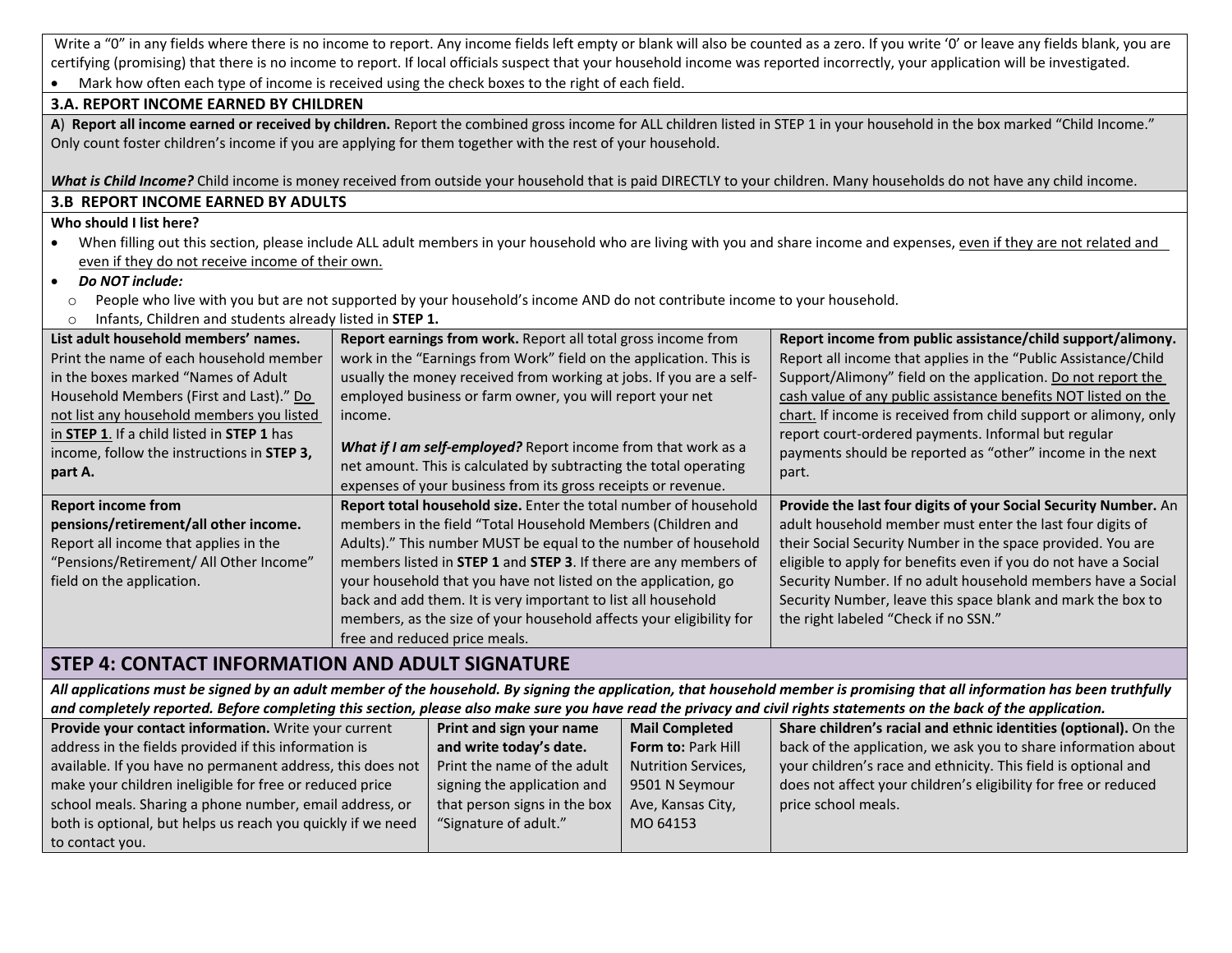# **2021-2022 Application for Free and Reduced Price School Meals**

Complete one application per household. Please use a pen (not a pencil).

Date Received by LEA (LEA use only)

| STEP <sub>1</sub>                                                                                       |                                                                                                                                              |    | List ALL Household Members who are infants, children, and students up to and including grade 12 (if more spaces are required for additional names, attach another sheet of paper)                                                                                                                                                                                                                                                     |                                                        |
|---------------------------------------------------------------------------------------------------------|----------------------------------------------------------------------------------------------------------------------------------------------|----|---------------------------------------------------------------------------------------------------------------------------------------------------------------------------------------------------------------------------------------------------------------------------------------------------------------------------------------------------------------------------------------------------------------------------------------|--------------------------------------------------------|
|                                                                                                         | <b>Child's First Name</b>                                                                                                                    | MI | <b>Child's Last Name</b>                                                                                                                                                                                                                                                                                                                                                                                                              | Homeless<br><b>School Name</b><br>Foster<br>Migrant,   |
| Definition of Household<br>Member: "Anyone who is<br>living with you and shares<br>income and expenses. |                                                                                                                                              |    |                                                                                                                                                                                                                                                                                                                                                                                                                                       | Child<br>Runaway<br>Grade                              |
| even if not related."                                                                                   |                                                                                                                                              |    |                                                                                                                                                                                                                                                                                                                                                                                                                                       |                                                        |
| Children in Foster care<br>and children who meet the                                                    |                                                                                                                                              |    |                                                                                                                                                                                                                                                                                                                                                                                                                                       |                                                        |
| definition of Homeless,<br>Migrant or Runaway are                                                       |                                                                                                                                              |    |                                                                                                                                                                                                                                                                                                                                                                                                                                       |                                                        |
| eligible for free meals. Read                                                                           |                                                                                                                                              |    |                                                                                                                                                                                                                                                                                                                                                                                                                                       |                                                        |
| How to Apply for Free and<br><b>Reduced Price School</b>                                                |                                                                                                                                              |    |                                                                                                                                                                                                                                                                                                                                                                                                                                       |                                                        |
| <b>Meals</b> for more information.                                                                      |                                                                                                                                              |    |                                                                                                                                                                                                                                                                                                                                                                                                                                       |                                                        |
| STEP <sub>2</sub>                                                                                       |                                                                                                                                              |    | Do any Household Members (including you) currently participate in one or more of the following assistance programs: SNAP, TANF, or FDPIR? Circle one: Yes / No                                                                                                                                                                                                                                                                        |                                                        |
|                                                                                                         | If you answered NO > Complete STEP 3. If you answered YES > Write a case number here then go to STEP 4 (Do not complete STEP 3) Case Number: |    |                                                                                                                                                                                                                                                                                                                                                                                                                                       | Write only one case number in this space.              |
| STEP <sub>3</sub>                                                                                       | Report Income for ALL Household Members (Skip this step if you answered 'Yes' to STEP 2)                                                     |    |                                                                                                                                                                                                                                                                                                                                                                                                                                       |                                                        |
|                                                                                                         | A. Child Income                                                                                                                              |    | Child income                                                                                                                                                                                                                                                                                                                                                                                                                          | How often?<br>Weekly   Bi-Weekly 2x Month Monthly      |
| Are you unsure what<br>income to include here?                                                          | Sometimes children in the household earn income. Please include the TOTAL gross income earned by all children listed in<br>STEP 1 here.      |    |                                                                                                                                                                                                                                                                                                                                                                                                                                       |                                                        |
| Flip the page and review<br>the charts titled "Sources<br>of Income" for more<br>information.           | B. All Adult Household Members (including yourself)                                                                                          |    | List all Household Members not listed in STEP 1 (including yourself) even if they do not receive income. For each Household Member listed, if they do receive income, report gross income (before taxes) for<br>each source in whole dollars (no cents) only. If they do not receive income from any source, write '0'. If you enter '0' or leave any fields blank, you are certifying (promising) that there is no income to report. |                                                        |
| The "Sources of Income                                                                                  |                                                                                                                                              |    | How often?<br>How often?<br>Public Assistance/                                                                                                                                                                                                                                                                                                                                                                                        | How often?<br>Pensions/Retirement/                     |
| for Children" chart will<br>help you with the Child                                                     | Name of Adult Household Members (First and Last)<br>Earnings from Work<br>S                                                                  |    | Weekly Bi-Weekly 2x Month Monthly<br>Weekly   Bi-Weekly 2x Month Monthly<br>Child Support/Alimony<br>S                                                                                                                                                                                                                                                                                                                                | Weekly Bi-Weekly 2x Month Monthly<br>All Other Income  |
| Income section.                                                                                         |                                                                                                                                              |    |                                                                                                                                                                                                                                                                                                                                                                                                                                       |                                                        |
| The "Sources of Income                                                                                  | Ъ                                                                                                                                            |    |                                                                                                                                                                                                                                                                                                                                                                                                                                       |                                                        |
| for Adults" chart will help<br>you with the All Adult                                                   | \$                                                                                                                                           |    | S                                                                                                                                                                                                                                                                                                                                                                                                                                     | S                                                      |
| <b>Members</b><br>Household<br>section.                                                                 |                                                                                                                                              |    |                                                                                                                                                                                                                                                                                                                                                                                                                                       |                                                        |
|                                                                                                         | <b>Total Household Members</b>                                                                                                               |    | Last four digit of Social Security Number (SSN) of<br>$\mathsf{x}$<br>$\boldsymbol{\mathsf{x}}$<br>$\boldsymbol{\mathsf{x}}$                                                                                                                                                                                                                                                                                                          | Check if no SSN<br>ΙX                                  |
|                                                                                                         | (Children and Adults)                                                                                                                        |    | primary wage earner or other adult household member.                                                                                                                                                                                                                                                                                                                                                                                  |                                                        |
| STEP 4                                                                                                  |                                                                                                                                              |    | Contact information and adult signature Mail Completed Form To: Park Hill Nutrition Services, 9501 N Seymour Ave., Kansas City, MO 64153                                                                                                                                                                                                                                                                                              |                                                        |
|                                                                                                         |                                                                                                                                              |    | "I certify (promise) that all information on this application is true and that all income is reported. I understand that this information is given in connection with the receipt of Federal funds, and that school officials                                                                                                                                                                                                         |                                                        |
|                                                                                                         | information, my children may lose meal benefits, and I may be prosecuted under applicable State and Federal laws."                           |    |                                                                                                                                                                                                                                                                                                                                                                                                                                       |                                                        |
| Street Address (if available)                                                                           |                                                                                                                                              |    | State                                                                                                                                                                                                                                                                                                                                                                                                                                 |                                                        |
|                                                                                                         | Apt#<br>City                                                                                                                                 |    | Zip<br>Daytime Phone and Email (optional)                                                                                                                                                                                                                                                                                                                                                                                             |                                                        |
|                                                                                                         |                                                                                                                                              |    |                                                                                                                                                                                                                                                                                                                                                                                                                                       |                                                        |
| Printed name of adult completing the form                                                               | Signature of adult completing the form<br>DO NOT FILL OUT THIS SECTION. THIS IS FOR SCHOOL USE ONLY.                                         |    | Today's date                                                                                                                                                                                                                                                                                                                                                                                                                          |                                                        |
|                                                                                                         |                                                                                                                                              |    | ANNUAL INCOME CONVERSION: WEEKLY X 52, EVERY 2 WEEKS X 26, TWICE A MONTH X 24, MONTHLY X 12 (USE ONLY IF MULTIPLE FREQUENCY)                                                                                                                                                                                                                                                                                                          |                                                        |
|                                                                                                         | <b>□Food Stamps/Temporary Assistance</b> Household size: Total income:                                                                       |    |                                                                                                                                                                                                                                                                                                                                                                                                                                       | Per: QWeek QEvery 2 Weeks QTwice a Month Q Month QYear |
|                                                                                                         | Eligibility: OFree OReduced ODenied Reason:                                                                                                  |    | Date withdrawn:                                                                                                                                                                                                                                                                                                                                                                                                                       |                                                        |
| Determining Official's Signature:                                                                       | Confirming Official's Signature (For verification purposes only):                                                                            |    | Date Approved/Denied:                                                                                                                                                                                                                                                                                                                                                                                                                 | Date:                                                  |
|                                                                                                         |                                                                                                                                              |    |                                                                                                                                                                                                                                                                                                                                                                                                                                       |                                                        |